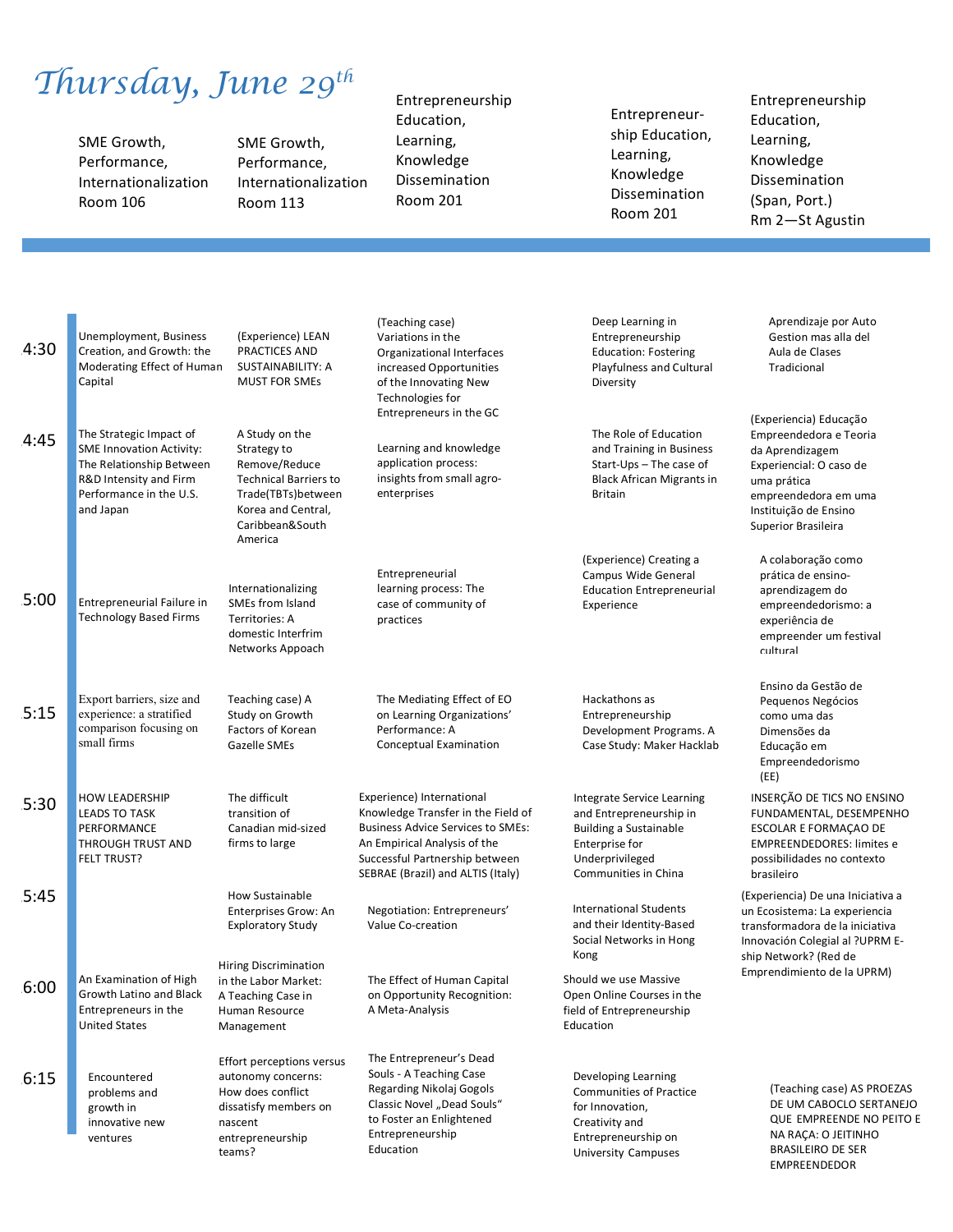# *Thursday, June 29th*

SME growth, performance and internationalization + SMEs & Family Firms management (Span, Port) Rm !, St Agustin)

visual

## Methodological

challenges and new research methods applied to SME and Entrepreneurship research Room 222

### SMEs and family

firms´ management (marketing, innovation, finance & strategy Room 236

Entrepreneurial finance for new and growing SMEs Room 122

Social innovation, sustainable & social entrepreneurship Room 128

Entrepreneurshi p and SMEs in developing regions (with focus on Latin America) SMEs and family firms management (SPAN,PORT) Room 121

| 4:30 | Determinantes da<br>Internacionalização de<br>Pequenas e Médias Empresas de<br>Software: um estudo multi casos<br>com empreendedores do Estado<br>do Paraná e da Comunidade<br>Valenciana                       | Small businesses and<br>economic threats:<br>An organisational<br>resilience scale                                                                   | Family business in the<br>UAE: Examining the bright<br>and dark sides of<br>socioemotional wealth on<br>performance.         | The Effects of<br>Crowdfunding Success,<br>Patent and Third-party<br>Endorsement in<br>Securing Venture Capital<br>Investment                           | Social Innovation and<br>Social<br>Entrepreneurship in<br>Rural China<br><b>Transmission of CSR</b>                                     | Diferencias en la<br>escalera de progres<br>en emprendimiento<br>en América Latina                                                                            |
|------|-----------------------------------------------------------------------------------------------------------------------------------------------------------------------------------------------------------------|------------------------------------------------------------------------------------------------------------------------------------------------------|------------------------------------------------------------------------------------------------------------------------------|---------------------------------------------------------------------------------------------------------------------------------------------------------|-----------------------------------------------------------------------------------------------------------------------------------------|---------------------------------------------------------------------------------------------------------------------------------------------------------------|
| 4:45 | Elas duraram: Memórias<br>e Trajetórias de<br>Pequenas Empresas<br>Longevas                                                                                                                                     | The international<br>surveys of FLOSS<br>(free/libre open<br>source software)<br>firms                                                               | The Effect of Strategic<br>Alliance on Small<br><b>Business Performance:</b><br>A Meta-Analysis                              | Investors' Rationales for<br>Herding on Equity<br><b>Crowdfunding Platforms</b>                                                                         | requirements in<br>supply chains:<br>investigating the<br>multiple mediating<br>effects of CSR<br>activities in SMEs                    | Fatores de<br>Mortalidade<br>relacionados ao<br>Dirigente, à<br>Organização e ao<br>Ambiente da Pequena<br>Empresa: Estudo de                                 |
| 5:00 | <b>INDICE DE FACTORES DE</b><br>LA NO LA ADOPCIÓN DEL<br><b>COMERCIO ELECTRÓNICO</b><br><b>BUSINESS TO CONSUMER</b><br>(B2C) EN LAS PEQUEÑAS<br><b>EMPRESAS DE PUERTO</b><br><b>RICO</b>                        | Profit and<br>Dynamic<br>Knowledge<br>Creation among<br>New Ventures in<br>the Kauffman<br>Firm Survey                                               | How small business is<br>valued-An Overview<br>of Valuation Methods<br>in Thailand                                           | <b>PREDICTING</b><br>CROWDFUNDING<br><b>CAMPAIGN SUCCESS</b><br><b>FROM FIRST</b><br><b>IMPRESSIONS</b><br>Value Uncertainty, Bidder                    | <b>Environmentally Friendly</b><br>Intentions: A Gendered<br>Perspective among<br><b>Nascent Entrepreneurs</b><br>A Science-based Model | Casos em Empresas<br>Evaluación Sistémica d<br>la Estrategia en una<br>unidad de negocio<br>familiar. Caso<br>exploratorio - Taller de<br>Confección ?Hilada? |
| 5:15 | <b>MEDIANAS EMPRESAS DE</b><br><b>PRODUCTOS AGRÍCOLAS NO</b><br><b>TRADICIONALES DE RÁPIDA</b><br>INTERNACIONALIZACIÓN:<br>UN CASO PERUANO<br>BASADO EN INNOVACIÓN Y<br>ESPECIALIZACIÓN DE<br>ALGAS.Perception? | Understanding<br>Entrepreneurship:<br>Which metrics are<br>important? A Case of<br>Romania                                                           | Corporate tax<br>aggressiveness in<br>family French SMEs                                                                     | Reputation, and<br>Organizational Rapport in<br><b>Buyouts: Lessons from Private</b>                                                                    | for Sustainability<br>Statements:Applicatio<br>n to GHGE Global<br><b>Reduction Goals</b>                                               | Innovación y<br>exportaciones en<br>PYMES ¿Qué viene<br>primero?<br>As incubadoras de<br>empresas e o fomento<br>ao                                           |
| 5:30 | Determinantes que Guían<br>las relaciones<br>Mayorista/Minorista de<br>Pymes en la industria de<br>alimentos                                                                                                    | What Else Can I Do?<br>Learning and Teaching<br>English as a Second<br>Language                                                                      | Job Creation and<br>Innovation among SMEs<br>in Australia                                                                    | <b>External financing</b><br>perceptions by Sub-<br>Saharan Entrepreneurs:<br>A Qualitative Approach                                                    | Social Innovation,<br>Entrepreneurship and<br>Well-being: A case study<br>of a social enterprise.                                       | empreendedorismo:<br>um estudo sobre a<br>Fundação Educere de<br>Campo Mourão-<br>Paraná-Brasil                                                               |
| 5:45 | Factores que<br>determinan la capacidad<br>Innovadora de las PyMes<br>Argentinas                                                                                                                                | Reasons for the Almost<br>Complete Absence of<br>High-Growth Ambition<br>and Innovation Activity<br>of Early-Stage<br><b>Entrepreneurs in Brazil</b> | Content production and co-<br>production in social media for<br>SME's: The case of tourism<br>offices in the South of France | Corporate Governance<br><b>Attributes and Listed SMEs</b><br>Debt Maturity Structure:<br><b>Evidence from Different</b><br><b>Economic Environments</b> | <b>Catalyzing Social</b><br>Innovation:<br><b>Transnational Social</b><br>Entrepreneurship in<br>India                                  | La intención<br>emprendedora y el<br>efecto de la experiencia<br>en Startups: teoría del<br>comportamiento<br>planeado.                                       |
| 6:00 | A viabilidade de<br>implantação de um projeto:<br>estudo de caso em uma<br>indústria cerâmica no<br>município de<br>Juscimeira/MT.                                                                              | Benchmarking small firm<br>marketing practices in<br>emerging and developed<br>economies                                                             | Real options applied to<br>decision support - an<br>investment analysis in<br>retail units opening                           | Is financing<br>entrepreneurs<br>destroying jobs? The<br>role of Venture Capital<br>in job dynamics.                                                    | Designing Innovative<br>Services for the Long<br>Haul: Insights from a<br>400 Year Old Service<br>Organization                          | PRÁTICAS DE GESTÃO<br><b>FINANCEIRA DE CURTO</b><br>PRAZO DAS PEQUENAS E<br>MÉDIAS EMPRESAS DO<br>MEIO OESTE CATARINENSE                                      |
| 6:15 | Teaching case) Puerto<br>Rico Industries for the<br>Blind, Corp. (PRIFB):<br>Una Empresa social<br>con oportunidad<br>empleo para personas<br>con discapacidad                                                  | A Study on Dental<br>Clinics in the State of<br>Bahia (Brazil)                                                                                       | Blue Ocean Strategy - A<br>new way for SMEs to<br>survive in the niche<br>market?                                            | Alternative Sources of<br>Financing for SMEs in<br>Poland in the Light of<br><b>Empirical Research</b>                                                  | Unemployment,<br><b>State Taxes and</b><br>Entrepreneurship                                                                             | A INFLUÊNCIA DAS<br><b>COMPETÊNCIAS DOS</b><br><b>GESTORES DE MICRO E</b><br>PEQUENAS EMPRESAS<br><b>BRASILEIRAS NO</b><br>DESEMPENHO<br>ORGANIZACIONAL       |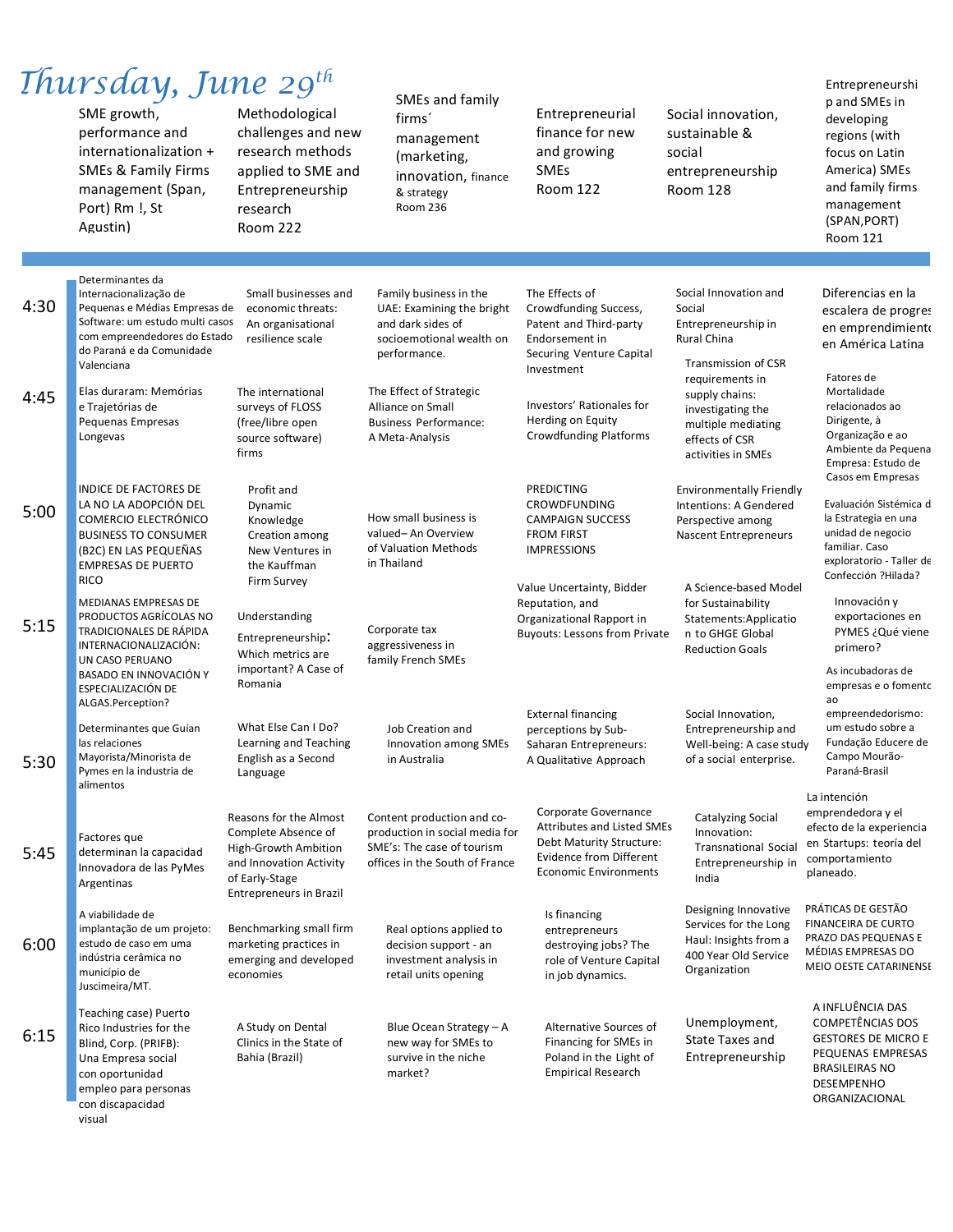## *Friday, June 30th*

SME Growth, Performance, Internationalization Room 106

Entrepreneurship Education, Learning, Knowledge Dissemination (Span, Port.) Rm 1—St Agustin

Methodological Challenges and new research methods applied to SME and Entrepreneurship Research (Span, Port) Rm 2-St Agustin

Entrepreneurship Education, Learning, Knowledge Dissemination Room 201 

SMEs and Family Firm Management (marketing, innovation, finance & strategy) Room 215

 $4:30$ 14:45 15:00 15:15 15:30 15:45 Exploring the Influence of Home Country Factors on Rapid Internationalization of Companies from Emerging Economies The Effects of Environmental Jolt and Team Engagement on Slack Resources—Firm performance relationship Effectuation and Causation in the Context of Established Companies - Exploring the Effect on Innovation and Business Growth Integrating Regional SMEs Into Global Networks: Industry 4.) As Opportunity For Smart and Sustainable Development of the Networked SME **GROWTH INTENTIONS AND SALES GROWTH** IN SPARSELY POPULATED AREA MICRO-FIRMFELT All by myself: The desire for independence and the growth of new Da conexão ao Propensión estudiantes GESt)

16:00 The gazelle companies: Their drivers and some evidence from the field

companies

16:15 MSE growth through innovation in developed and developing countries: What matters?

Qual é o Problema? Aplicação do Método PBL na Disciplina de Administração de Pequenas Empresas

comprometimento: trajetória, percepção de valor e ressignificação na rede Movimento Vale Empreender

Modelo del Proceso Administrativo en la Enseñanza Colaborativa en un Curso de Introducción al Desarrollo Empresarial

**IDENTIFICAÇÃO E** EXPLORAÇÃO DE OPORTUNIDADES DE **NEGÓCIOS EM** COMPETICÕES DE EMPREENDEDORISMO

emprendedora de universitarios de Puerto Rico (Estudio

Enactus RUM: Fusión entre el Emprendimiento Social y el Aprendizaje en Servicio Co-Curricular, Extracurricular v curricular

Emprendimiento en Jóvenes Universitarios más allá del aula de clases tradicional

Perfil Empresarial de los Estudiantes Universitarios: Recomendaciones al Currículo

Pesquisa em Empreendedorismo: o desafio de diferentes compreensões do objeto de estudos

Inovação na Pequena Empresa: Por Uma Nova Teoria de Inovação

Como as Pequenas Empresas Inovam? Reflexões e Achados de Pesquisa

Desafio Metodológico na Investigação da Visão da Sustentabilidade em Pequenas e Médias Empresas Industriais (PMEIs)

APRENDIZAGEM NO PROCESSO DO EMPREENDEDORISMO ESTRATÉGICO

GOVERNANÇA EM CLUSTERS: UMA ANÁLISE A PARTIR DA DINÂMICA DE SISTEMAS

Pesquisa Qualitativa em Empreendedorismo no Brasil: Revisão dos Estudos Publicados em Periódicos de 2010 a 2015

Evolução temática dos estudos em Empreendedorismo Feminino

The collective entrepreneurial mindset: an indigenous perspective

(Teaching case) The Elements of Effectuation: LinkedIn Case

(Experience) MAKER HACKLAB: A MAKER METHODOLOGY TO FOSTER **IOT STARTUPS EXPERIENCES** 

Dyadic relationships of trust and knowledge sharing in cooperation networks between micro and small enterprises for innovation

Understanding the Process Small Businesses Use to Capture, Convert, and Integrate Survival Knowledge

What you see is what you get: images of the entrepreneur and their impact on entrepreneurship education

Integrating entrepreneurial thinking currently with capstone senior design experiences in engineering curricula.

The Impact of Student's Cognitive Style on Antecedents of Entrepreneurial Intentions: A comparison between Kuwait and the U.S.

A Study on the Success Factors affecting Innovation Capability

Trust and Control in the Management of Strategic Networks of SMEs: an Empirical Analysis on a Sample of Italian Network **Contracts** 

Entrepreneurial storytelling : A mean for legitimacy and opportunity exploitation.

A new taxonomy for family husiness development and a multi-dimensional professionalisation construct for UK family businesses THE APPLICATION OF MARKETING MIX IN SMALL **GREEN GROCER FIRMS IN NAIROBI KENYA** 

(Teaching case) Agrosmart: a brazilian startup making tropical agriculture digital

The Relationship between Personal Social Capital and Organizational Social Capital in Small and Medium-Sized Firms

ESL Teaching Case Study: Accent, Intelligibility and Comprehensibility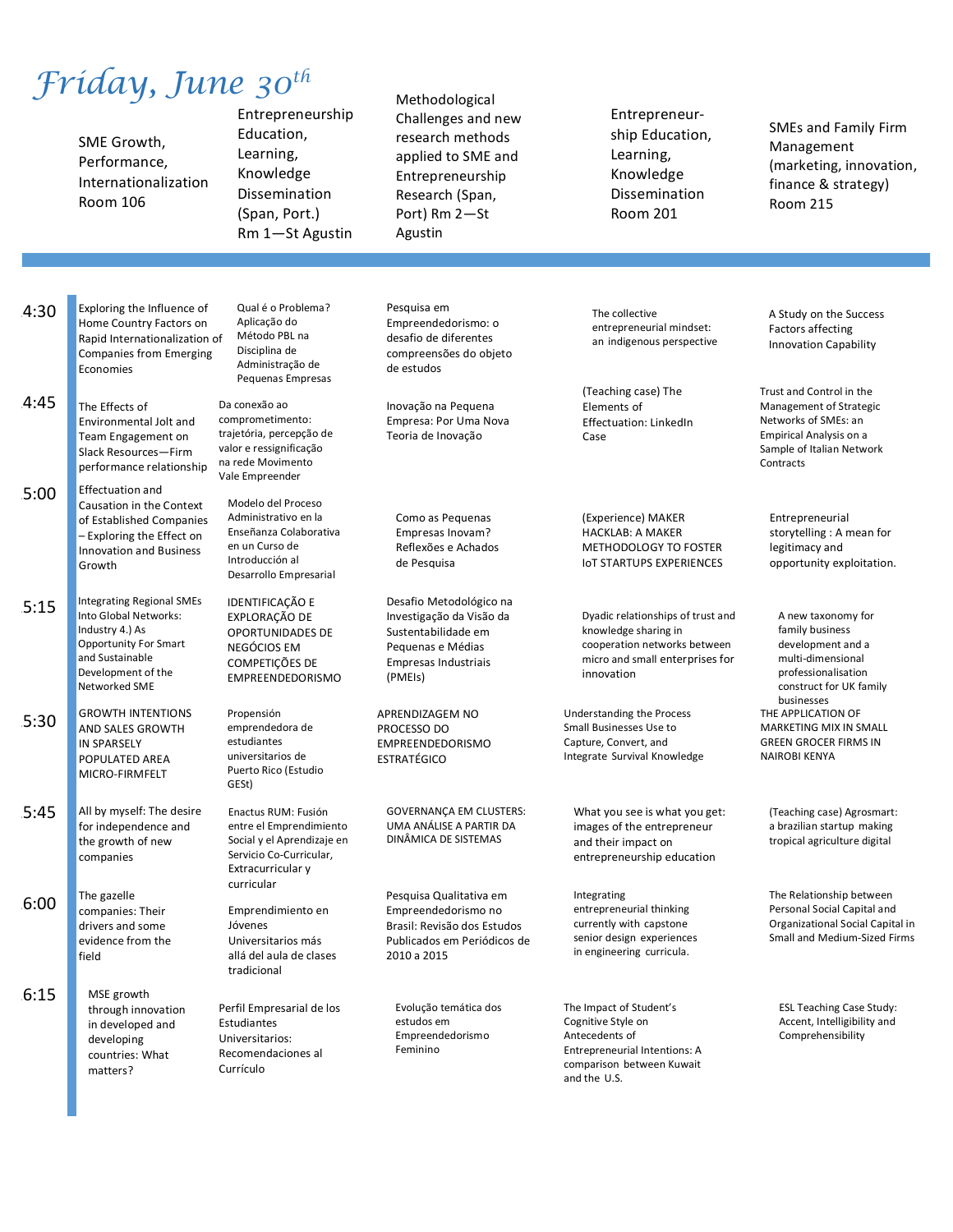|      | Fríday, June 30 <sup>th</sup><br>Entrepreneurship and<br>SMEs in developing<br>regions (with focus on<br>Latin America) SMEs<br>and family firms<br>management<br>(SPAN, PORT)<br><b>Room 218</b>            | Intrapreneurship:<br>Developing Innovation<br>through managers,<br>creative industries &<br><b>SMEs</b><br>Room 222                         | SME Growth,<br>performance, and<br>internationalizatio<br>n/Entrepreneurial<br>finance for new &<br>growing SMEs<br>(span, port)<br><b>Room 236</b>                | Entrepreneurship<br>and SME policy,<br>Ecosystem, and<br>National<br>Innovation<br>Systems<br>Room 202                                      | SME Growth,<br>Performance, and<br>Internationalization<br><b>Room 113</b>                                                                                               |
|------|--------------------------------------------------------------------------------------------------------------------------------------------------------------------------------------------------------------|---------------------------------------------------------------------------------------------------------------------------------------------|--------------------------------------------------------------------------------------------------------------------------------------------------------------------|---------------------------------------------------------------------------------------------------------------------------------------------|--------------------------------------------------------------------------------------------------------------------------------------------------------------------------|
| 4:30 | Las actividades de innovación de<br>las firmas jóvenes y su relación<br>con el crecimiento empresarial.<br>Una exploración a partir de la<br>Encuesta Nacional de Dinámica<br>de Empleo e Innovación (ENDEI) | The Use of Facebook<br>in Hiring Decisions:<br>the case of Insurance<br>Agents in Hong Kong                                                 | Empreendedorismo e<br>Inovação como Agentes<br>Indutores de Estratégia<br>em Pequenas                                                                              | South Africa introduces<br>programme on high<br>growth entities to find<br>employment generating<br>small businesses                        | Innovation and growth in<br>young firms: Does<br>Intellectual Property<br>Right Enforcement Play a<br>Role?                                                              |
| 4:45 | La instalación en una<br>incubadora de empresas<br>desde la perspectiva de<br>los emprendedores<br>tecnológicos.                                                                                             | Losing my religion!" or How<br>to reduce Anxiety toward<br>future ? An entrepreneurial<br>cognitive perspective                             | RELAÇÃO ENTRE ORIENTAÇÃO<br>EMPREENDEDORA, CAPACIDADE<br>DE INOVAÇÃO E MUNIFICÊNCIA<br>AMBIENTAL EM PEQUENAS E<br>MÉDIAS EMPRESAS BRASILEIRA                       | Legal Barriers and<br>Obstacles to Innovation<br>Entrepreneurship in<br>Russia                                                              | How open innovation<br>activities and open<br>innovation<br>competencies impact<br>on value creation?<br>The case of Latvian                                             |
| 5:00 | La gestión del<br>emprendedorismo desde<br>los Gobiernos Locales. La<br>experiencia del programa<br>Ciudades para Emprender                                                                                  | Does Hubris Fuel<br>Entrepreneurial<br>Transformation? A Novel<br>Perspective on the<br>Performance of Core<br>Entrepreneurial<br>Functions | Perfiles de I+D, capacidades<br>y desempeño económico en<br>las firmas industriales<br>argentinas                                                                  | The Impact of the<br>government's startup<br>support program on the<br>entrepreneurial traits of<br>individuals and Startup<br>intention    | <b>University Business</b><br>Incubators<br><b>SMEs' Failure Factors:</b><br>Theoretical and<br><b>Empirical Insights</b>                                                |
| 5:15 | A Abordagem Effectuation<br>em Empreendedorismo<br>Social                                                                                                                                                    | The European market<br>of energy saving<br>solutions: the case of a<br>German startupfirms                                                  | <b>LOS NUEVOS INCENTIVOS</b><br>PARA EL FOMENTO DE LAS<br>PYMES DE BASE<br><b>TECNOLÓGICA</b>                                                                      |                                                                                                                                             | My Start-up Company<br>and I. What Else? An<br>Exploratory Study of the<br>decisions of Nascent<br>Entrepreneurs to Make,<br>Buy or Ally in the<br>Context of Innovative |
| 5:30 | A IMPORTÂNCIA DAS<br><b>INCUBADORAS DE PROJETOS</b><br>NO AMBIENTE ACADÊMICO A<br>EXPERIÊNCIA DA ESCOLA DE<br>NEGÓCIOS SEBRAE-SP ALENCAR<br><b>BURTI</b>                                                     | Analysis of generic<br><b>Blockchain Technologies</b><br>and their implications for<br><b>SMEs</b>                                          | Un estudio comparativo<br>de las decisiones de<br>financiamiento del sector<br>de software y del sector<br>de Videojuegos                                          | <b>Exploring Regional</b><br>Dimensions of ASEAN's<br><b>Most Successful Craft</b><br>Entrepreneurship Initiative                           | <b>Business Creation</b><br>Resources for the<br>Internationalization of<br><b>SMEs in Emerging</b><br>Countries                                                         |
| 5:45 | LA AUTOEFICACIA PERCIBIDA:<br><b>FACTOR MOTIVACIONAL PARA</b><br>LA CREACIÓN DE EMPRESAS EN<br>LOS EMPRENDEDORES MIPES<br>DEL VALLE DE ABURRÁ                                                                | How the innovative<br>business model is<br>important to gain<br>competitive advantage?<br>- The case study of<br>Moroccan startup           | Financiamiento a MiPyMEs<br>en Argentina. Una<br>evaluación de la experiencia<br>regulatoria del Banco<br>Central a partir de la Línea<br>de Créditos de Inversión | Invisible Businesses:<br>The Case of Home-<br><b>Based Business in Brazil</b>                                                               | Determinants of<br>Exports among SMEs<br>in Zimbabwe                                                                                                                     |
| 6:00 | La relación entre<br>instituciones informales y<br>tipos de actividad<br>empresarial: evidencia<br>desde Latinoamérica                                                                                       | THE INFLUENCE OF<br><b>INDIVIDUAL</b><br>DETERMINANTS ON<br><b>INDEPENDENT AND</b><br><b>CORPORATE VENTURE</b><br><b>CREATION IN SPAIN</b>  | Productiva, 2012-2015<br><b>INSTRUMENTOS DE</b><br>FINANCIAMIENTO PARA<br><b>EMPRENDIMIENTOS DE</b><br><b>BASE TECNOLÓGICA EN</b><br>ARGENTINA.                    | <b>Economical/Financial Benefits</b><br>of Companies Participation in<br><b>Horizontal Cooperation</b><br>Networks - A Systematic<br>Review | The Influence of Employees<br>Competencies on the Use of<br>Hybrid Management<br>Accounting Expertise for<br>SMEs Sustainable Growth in<br>Kenya                         |
| 6:15 | EL TECHO DE CRISTAL<br><b>COMO FACTOR DE</b><br><b>IMPACTO EN LA</b><br>OPORTUNIDAD DE<br>DESARROLLO<br>PROFESIONAL Y<br><b>EMPRENDIMIENTO</b><br>FEMENINO.                                                  | TRANSACTIONAL AND<br><b>RELATIONAL MANAGER-</b><br>ORGANIZATION<br>RELATIONSHIPS`IMPACT<br>ON SME MANAGER'S<br>AMBIDEXTERITY                | INSERCIÓN INTERNACIONAL<br>DE PYMES ARGENTINAS:<br><b>ESTUDIO DE CASOS</b>                                                                                         | The role of NGO's<br>promoting refugee<br>entrepreneurship:<br>Comparing three<br>institutional environments                                | Key Survival Factors (KSF):<br>what change when we look a<br>the time machine? Evidence<br>from France for newly<br>founded firms between 2002<br>to 2005                |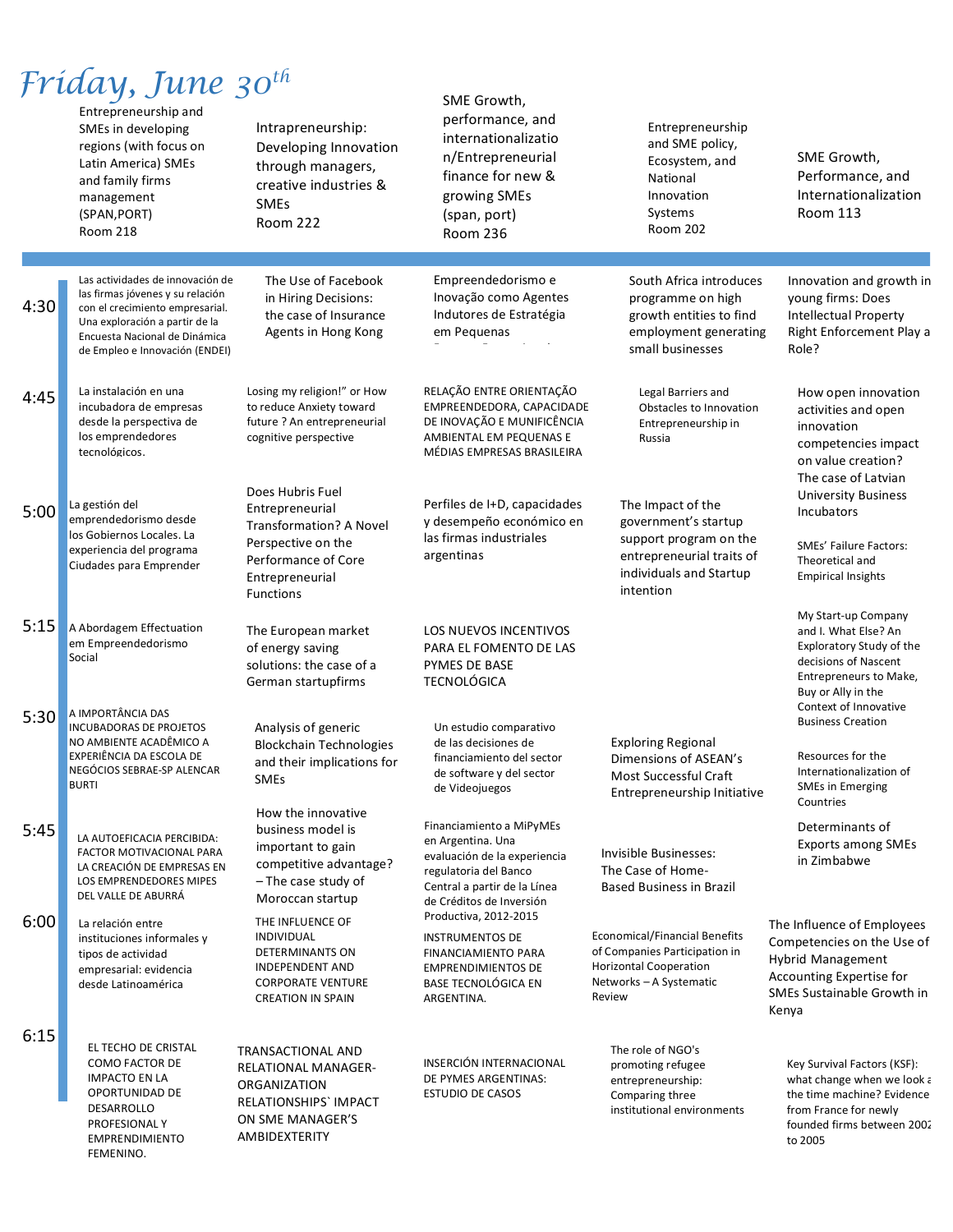# *Saturday, July 1st*

| ducation,<br>earning, and<br>nowledge<br>oom 106 | ntrepreneurship<br>issemination                                                                                                                             | Methodological<br>challenges and new<br>research methods<br>applied to SME &<br>Entrepreneurship<br>research<br><b>Room 113</b>                       | SMEs and family<br>firms' management<br>(SPANISH &<br>PORTUGUESE)<br><b>Room 201</b>                                                                                          | Entrepreneurial<br>finance for new<br>and growing<br><b>SMEs</b><br><b>Room 215</b>                                  | Entrepreneurial<br>finance for new<br>and growing<br>SMEs (Span,<br>Port)<br>Room 217                                                          | Social Innovatior<br>sustainable,&<br>social<br>entrepreneurshi<br><b>Room 218</b>                                                                                      |
|--------------------------------------------------|-------------------------------------------------------------------------------------------------------------------------------------------------------------|-------------------------------------------------------------------------------------------------------------------------------------------------------|-------------------------------------------------------------------------------------------------------------------------------------------------------------------------------|----------------------------------------------------------------------------------------------------------------------|------------------------------------------------------------------------------------------------------------------------------------------------|-------------------------------------------------------------------------------------------------------------------------------------------------------------------------|
|                                                  |                                                                                                                                                             |                                                                                                                                                       |                                                                                                                                                                               |                                                                                                                      |                                                                                                                                                |                                                                                                                                                                         |
| 9:30                                             | Entrepreneurial<br>Education as a Journey:<br>the experience of the<br><b>Entrepreneurship Center</b><br>of UNIFEI                                          | <b>Six</b><br>Entrepreneurship's<br>schools of thought:<br><b>New Empirical</b><br>Evidence                                                           | APRENDIZAGEM<br>ORGANIZACIONAL E<br><b>EQUIPAMENTOS DE</b><br>DIREÇÃO EM<br>PEQUENAS<br><b>EMPRESAS: O CASO</b><br>DE UMA EMPRESA<br><b>DO SETOR</b>                          | The Impact of Voluntary<br>Audit and its Quality on<br>the Credit Access of<br>French SMEs                           | EQUIDAD TERRITORIAL EN<br>LA EJECUCIÓN DE<br>PROGRAMAS PÚBLICOS DE<br>FINANCIAMIENTO A PYMES<br>EN LA PROVINCIA DE<br><b>BUENOS AIRES</b>      | The Effect of Social<br>Entrepreneurial<br>Activity on Social<br>Value Creation: A<br>Qualitative Study on<br>Social Entrepreneurs<br>in Sri Lanka<br><b>ICT Global</b> |
| :45                                              | (Experience)<br>Disciplined<br>entrepreneurship:<br>The Foundation of<br><b>Sustainable Business</b><br>Growth                                              | Do Startups<br>Create Jobs? A<br>New Look at the<br>Process of Job<br>Creation                                                                        | <br>(Teaching case) El<br>Castillo Hotel: un caso<br>de estrategia "océano<br>azul" adaptada al<br>entorno argentino.                                                         | Professor as Fund<br><b>Manager: Reflections</b><br>on Learning by Doing                                             | Avaliação de produtos<br>de uma fábrica de<br>brinquedos utilizando a<br>clusterização de dados e<br>análise multicritério                     | Emissions<br>Footprint: The<br>Imperative for<br>a New<br>Computing<br>Paradigm                                                                                         |
| 0:00                                             | Campus and<br><b>Communities Seed</b><br><b>Funding Schemes</b><br><b>Motivates Students to</b><br>Learn Better<br>Entrepreneurship Subject                 | Rethinking the<br>Life Cycle<br>Paradigm in<br>University Spin-<br>Off Research                                                                       | <b>GLASS CEILING EN</b><br><b>EMPRESAS</b><br><b>FAMILIARES EN</b><br>PUERTO RICO.                                                                                            | Going along with<br>equity<br>crowdfunding: an<br>analysis on the<br>determinants of<br>crowdinvestors'<br>decisions | Segmentación y<br>caracterización de la<br>demanda de<br>microcréditos en<br>Argentina                                                         | Clean energy<br>entrepreneurs'<br>strategies to compete<br>and growth: a multi-ca<br>study of challenges fro<br>developing countries                                    |
| 0:15                                             | <b>Entrepreneurship Business</b><br><b>Venture Simulation Game</b><br>is Good for<br>Entrepreneurship<br>Education, Learning and<br>Knowledge Dissemination | Entrepreneurial<br>Perspectives on the<br>venture start-up phase:<br>A methodological<br>approach                                                     | SER PYME HOY                                                                                                                                                                  | New Venture Funding:<br>Identifying a Founder-<br>Funder Exchange Model<br>(FFX)                                     | Análise Dinâmica do<br>Capital de Giro: um<br>Estudo Aplicado a uma<br>Empresa Varejista de<br>Materiais de Construção<br>em Rondonópolis ? MT | Social Innovation and<br>Social Entrepreneurship<br>Integration in Building a<br>Sustainable Enterprise<br>for Underprivileged<br>Communities in China                  |
| 0:30<br>0:45                                     |                                                                                                                                                             | Entrepreneurial<br>burnout:<br>theoretical and<br>empirical<br>discussion                                                                             | Diversificación del<br>negocio familiar<br>en un contexto<br>inestable: un<br>marco conceptual<br>desde la<br>perspectiva SEW.                                                |                                                                                                                      | Un estudio exploratorio de<br>las PyMEs de Videojuegos<br>en Argentina vinculado con<br>el acceso al finaciamiento<br>externo.                 | Integrate Service<br>Learning and<br>Entrepreneurship in<br>Building a Sustainable<br>Enterprise for<br>Underprivileged                                                 |
|                                                  |                                                                                                                                                             | The Dynamics of<br>Entrepreneurship: How<br>Age Influences<br><b>Entrepreneurial Activity</b><br>Through Perceived<br><b>Opportunities and Skills</b> | Gestión estratégica de recursos<br>humanos en PyMEs de Software<br>y Servicios Informáticos:<br>Modalidades de<br>implementación de políticas de<br>conciliación trabajo-vida |                                                                                                                      |                                                                                                                                                | Communities in China<br><b>Entrepreneurial Alertnes</b><br>and Intention of disabled<br>people: investigating the<br>mediating role of<br>perceived health              |